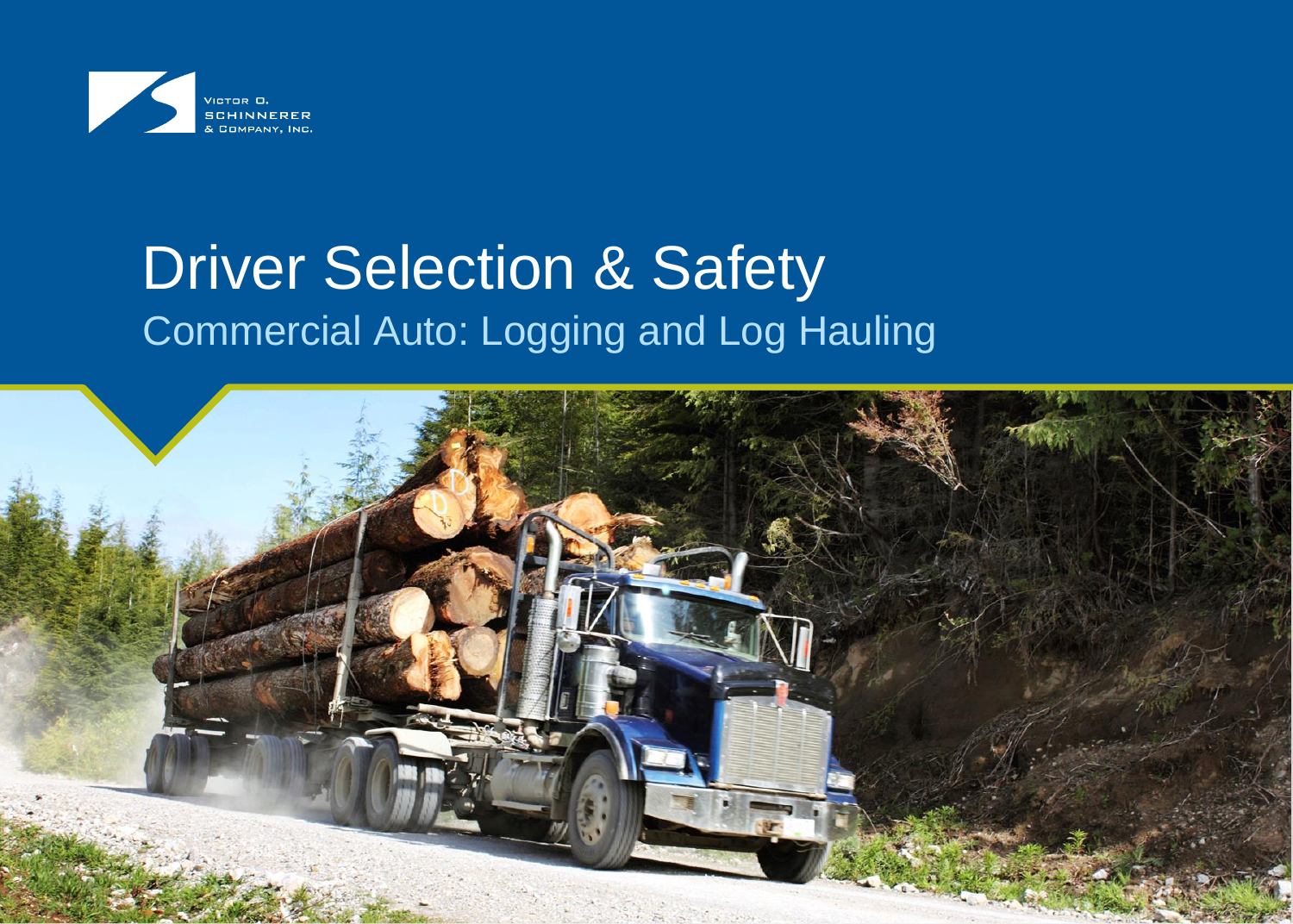### Commercial Auto Industry Challenges

- Commercial auto loss ratios continue to rise\*
- Deaths from large truck related crashes reached highest in level in 29 years\*\*



COMMERCIAL AUTO LIABILITY TRENDS

\*Source: Insurance Journal April 2019 \*\*Source: National Highway Traffic Administration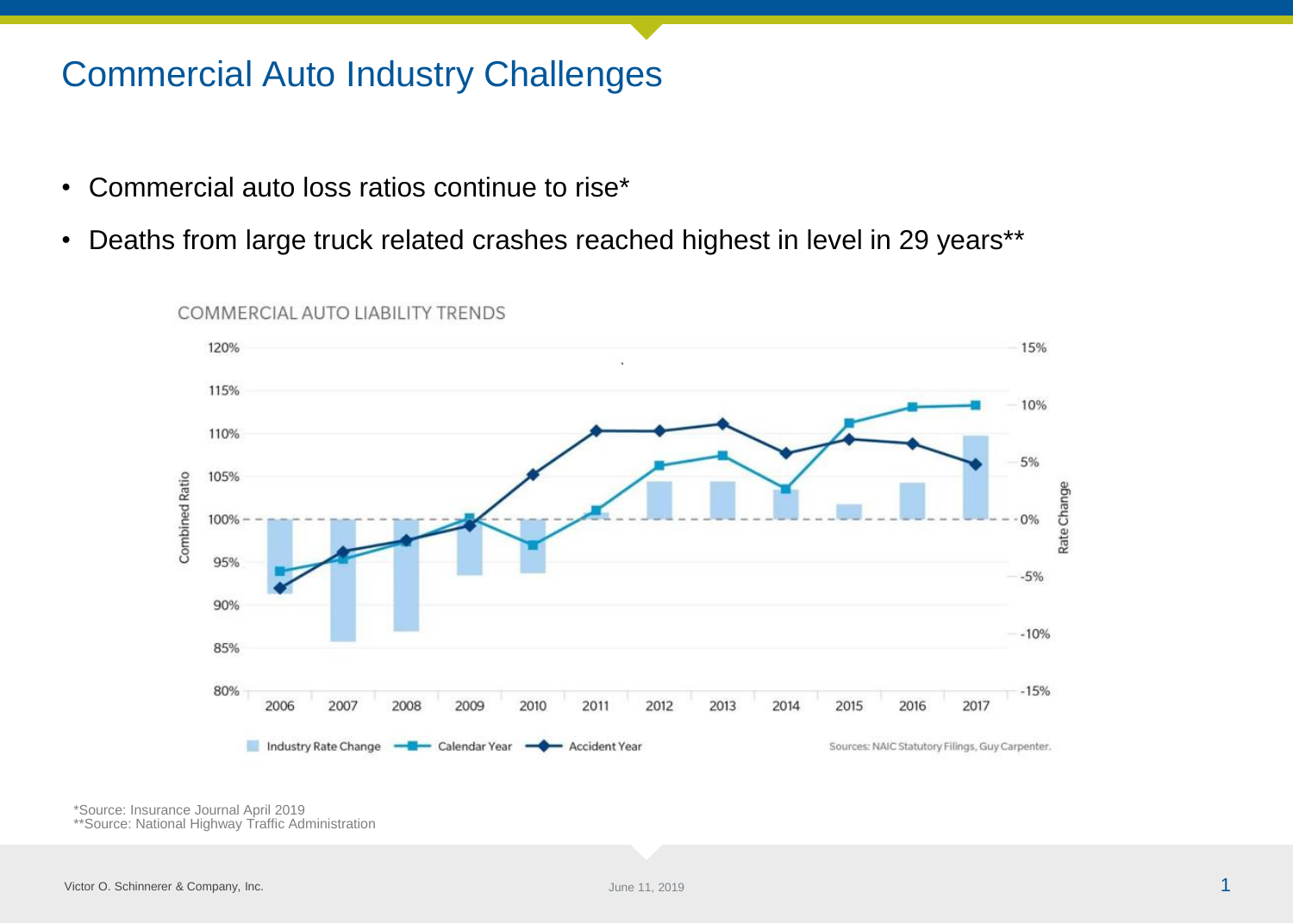# Commercial Auto Industry Challenges (continued)

### **Auto Liability & Physical Damage Lost Costs Continue To Increase**

- Liability:
	- Rising medical costs
	- Plaintiff bar involvement driving severity and time to close cases
- Physical Damage:
	- Inflation auto repair costs are rising
	- High costs of towing
	- Rollover accidents frequency and severity
	- Impacts from recent tariff threats

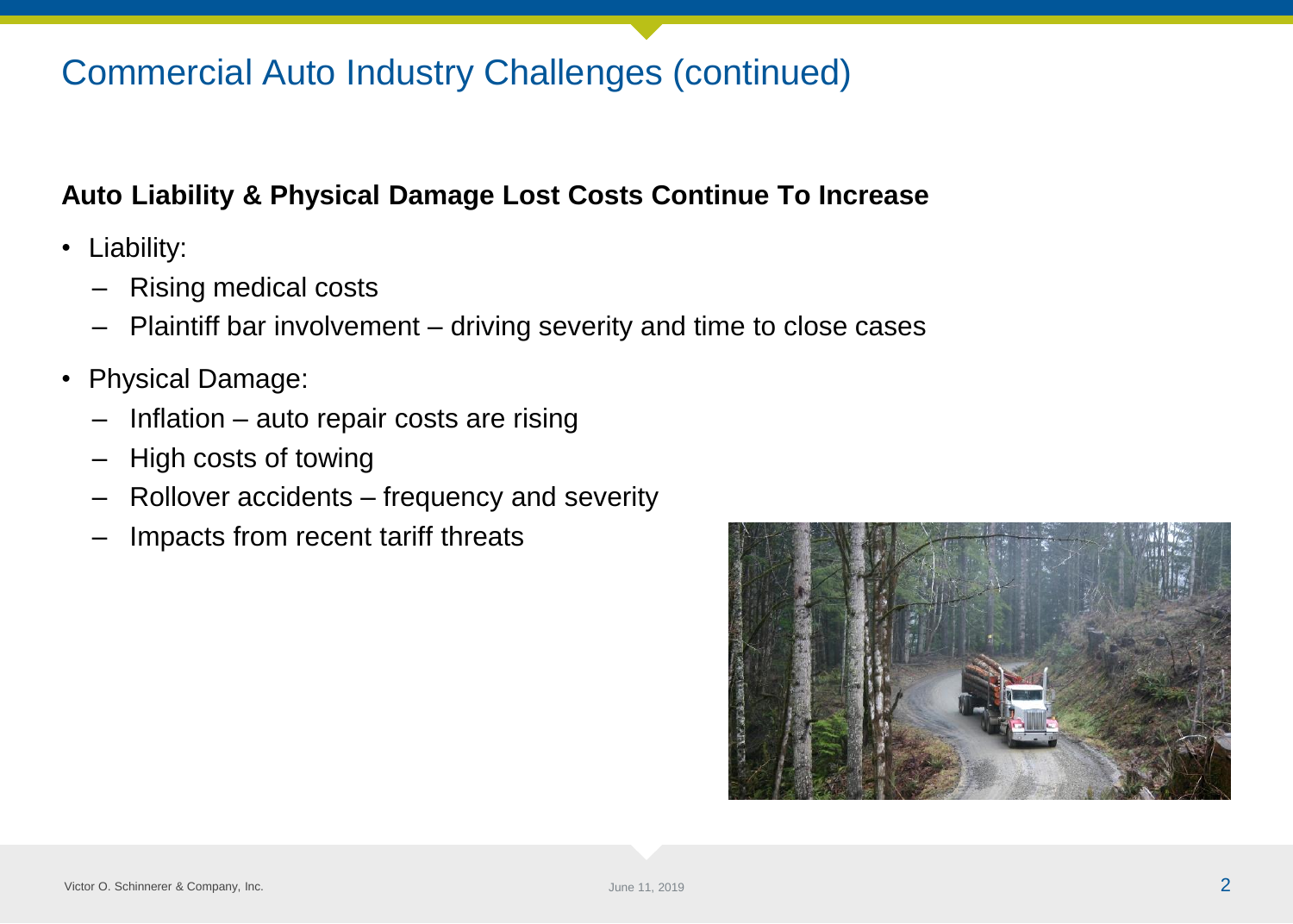# Underwriting Factors

- Driver shortage lack of qualified drivers
- Distracted driving
- Increase in plaintiff bar involvement
- Mill consolidation (log haulers)
- Aging and/or inexperienced drivers

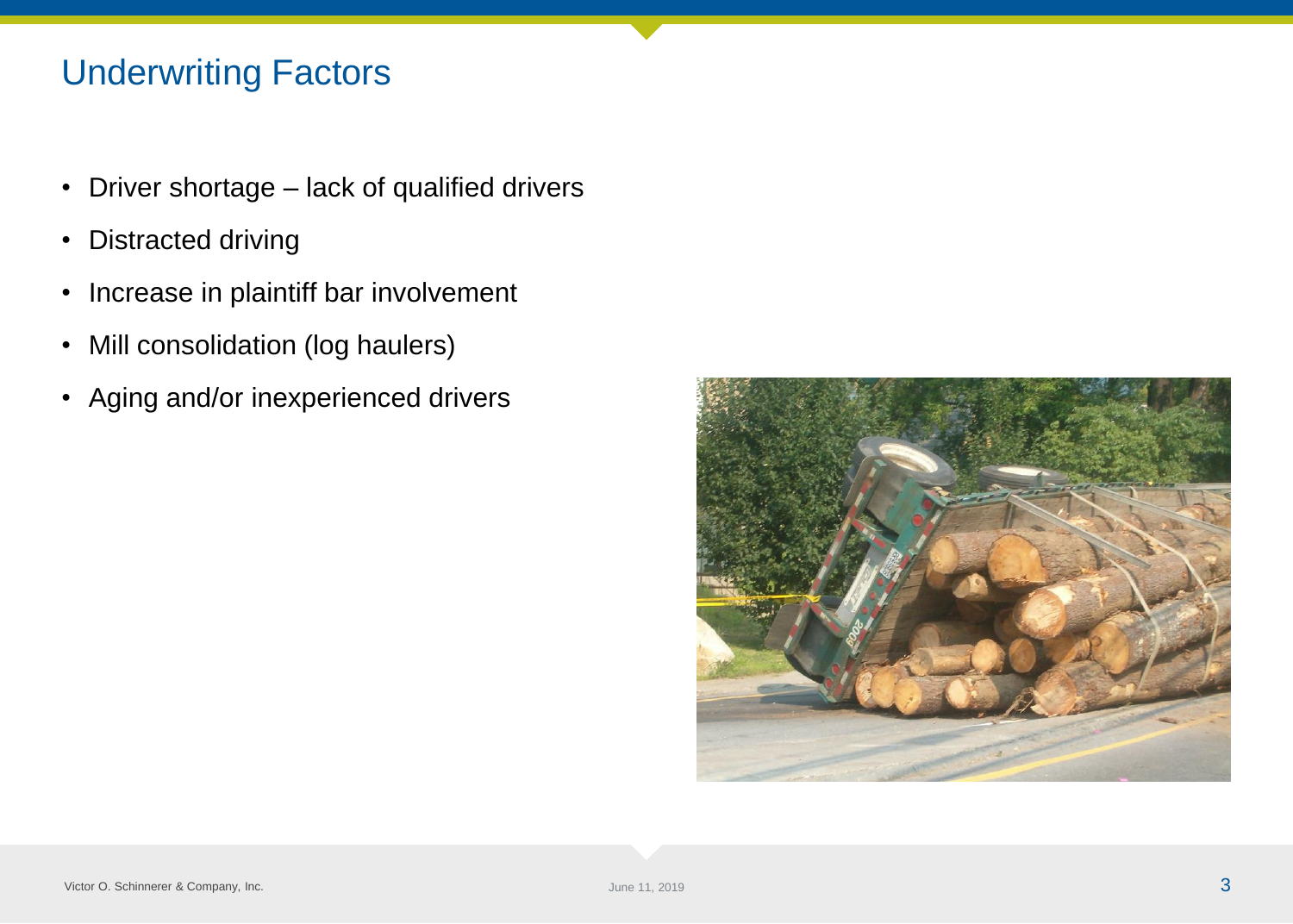### Industry Focus: Commercial Auto Improvements

- Driver training: certification in certain states
- Telematics: greater use in GPS, on board cameras, etc. to monitor driver behavior
- Adequate pricing and reserving practices
- Loss control greater carrier involvement into insureds driver safety and vehicle maintenance programs

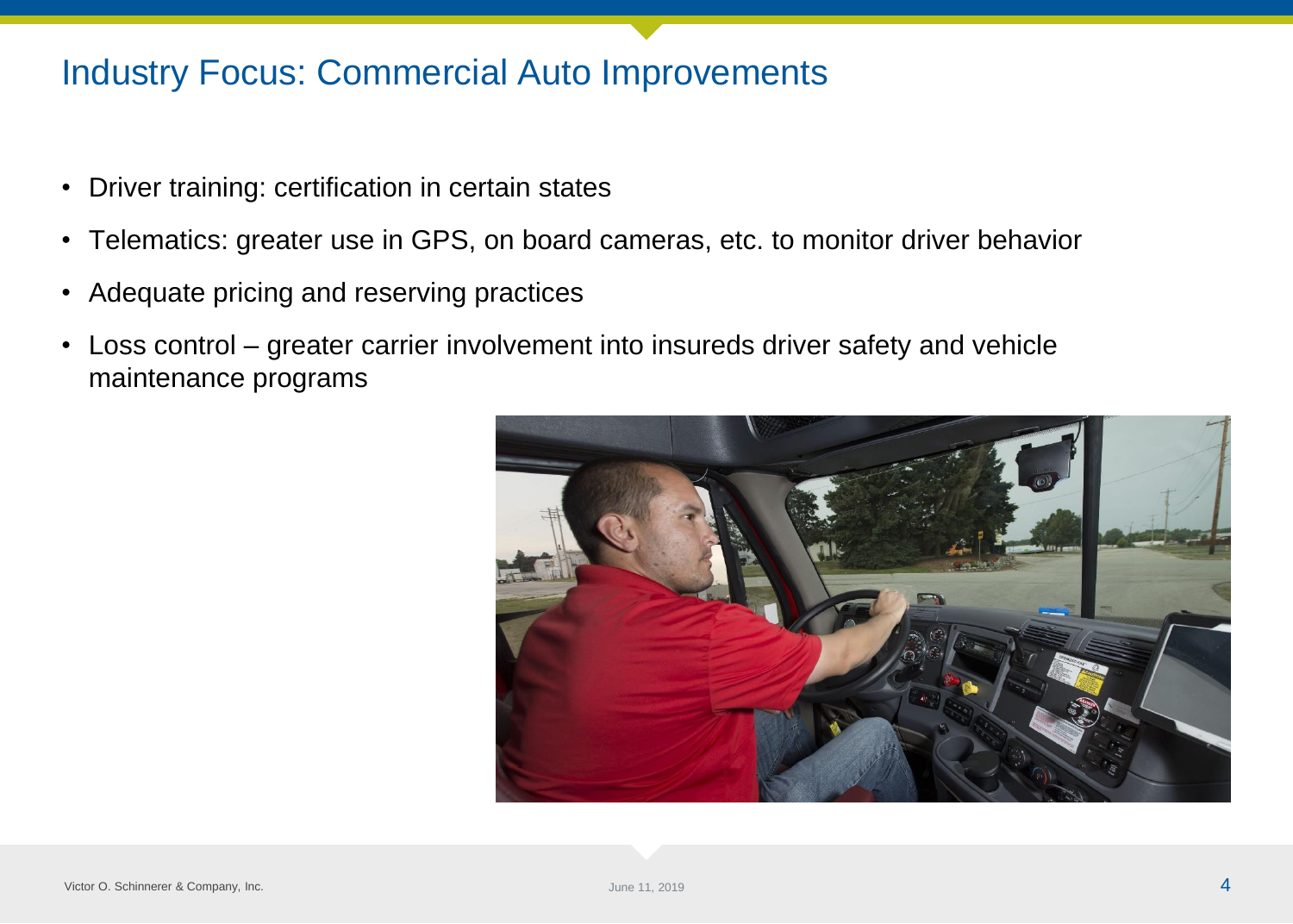### Targeted Risk Characteristics

Commonly use contracts and operate in general geographical area

Have established vehicle inspection, preventative maintenance and replacement schedules

Have 80% of drivers with no more than one MVR infraction in the past 3 years

Operate intrastate within A 50 mile radius

Have A written safety program with regards for safe driving and disciplinary procedures for poor drivers

Provide wages greater than or equal to the industry

Have average annual turnover less than 25% with an average driver tenure of 3 years or more

Have established driver selection screening criteria and driver training programs

CAB/SAFER vehicle and driver OOS rate at or below national average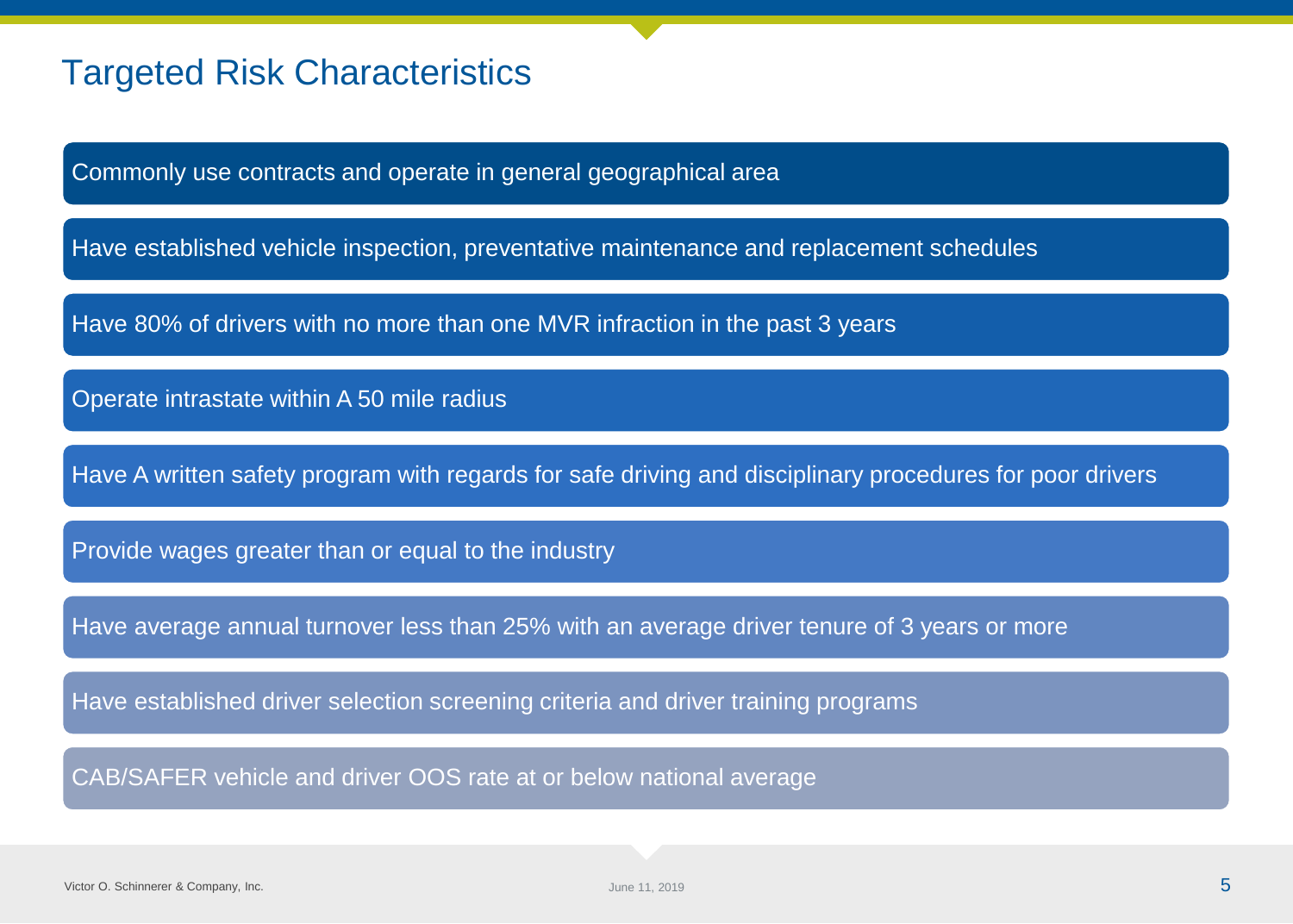### Underwriting Characteristics Motor Vehicle Reports

- **Major items to consider when reviewing MVRs**
	- Driver age
	- Number of violations, if any
	- Number of years licensed
	- Number of years with a commercial driver's license
	- Commodities hauled

#### • **Guidelines to which we adhere**

- Drivers whose records include an of the following in the past three years shall be ineligible:
	- Any "major violation" as defined below
	- Three or more "minor violations" as defined below
	- Any combination of three or more "minor violations" and/or at-fault accidents
	- Two or more at-fault accidents

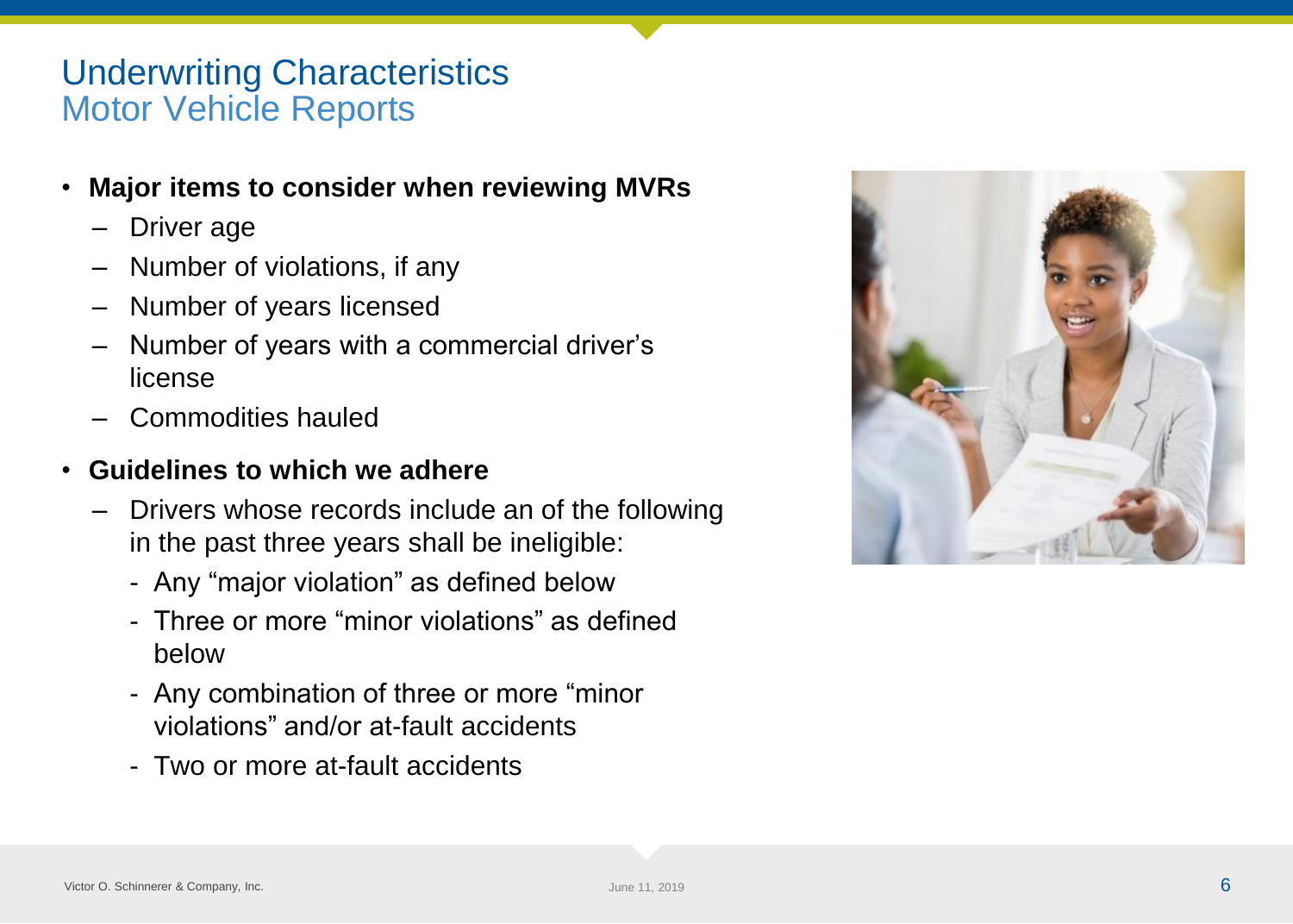### MVR Definitions

### **Major violation**

- Careless driving
- Conducting A speed contest or racing
- Driving under the influence of drugs or alcohol
- Driving while intoxicated
- Eluding an officer
- Failure to report an accident
- Failure to leave name and address at the scene of an accident
- Fraudulent use of an operator's license
- Hit and fun
- Making A fake accident report
- Manslaughter or homicide arising out of the use of A motor vehicle
- Operating A motor vehicle during A period of license suspension or revocation
- Operating A motor vehicle without the owner's authority to do so
- Reckless driving
- Refusal to submit to alcohol or drug testing
- Use of motor vehicle in the commission of A felony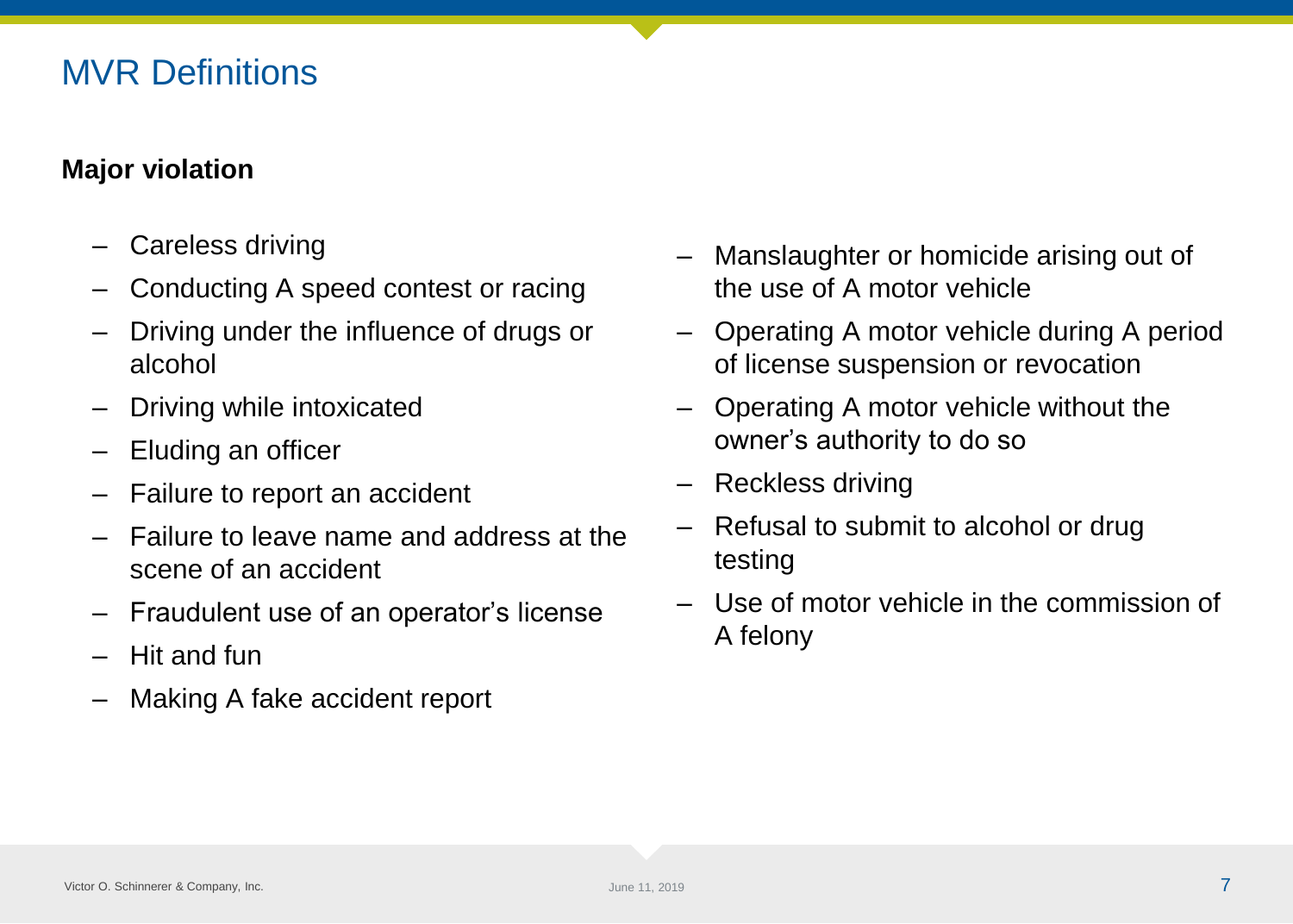# MVR Definitions (continued)

#### **Minor violation**

- Failure to display valid vehicle license plates, provided that such valid plate are in existence
- Failure to have operator's license in possession, provided that A valid license for the vehicle being operated is in existence

#### **Motor vehicle "equipment" violations**

- Any violation involving vehicle or trailer brakes, including but not limited to:
	- Brakes out of adjustment
	- Defective brakes or brake lights
	- Inadequate brakes or brake linings

#### **COMMERCIAL DRIVER'S LICENSE** DLN: 9876-54-3210 EXPIRES: 01/01/2012 **JOHN SMITH 5480 MOUNTAIN RIDGE WAY** DAYTON, OH 45889

DATE OF BIRTH TRANSACTION NO **ISSUE** 6/9/1976 023078999 6/9/2009 **HEIGHT** WEIGHT HAIR EYES SEX  $6 - 00$ 180 **BRO BLU** м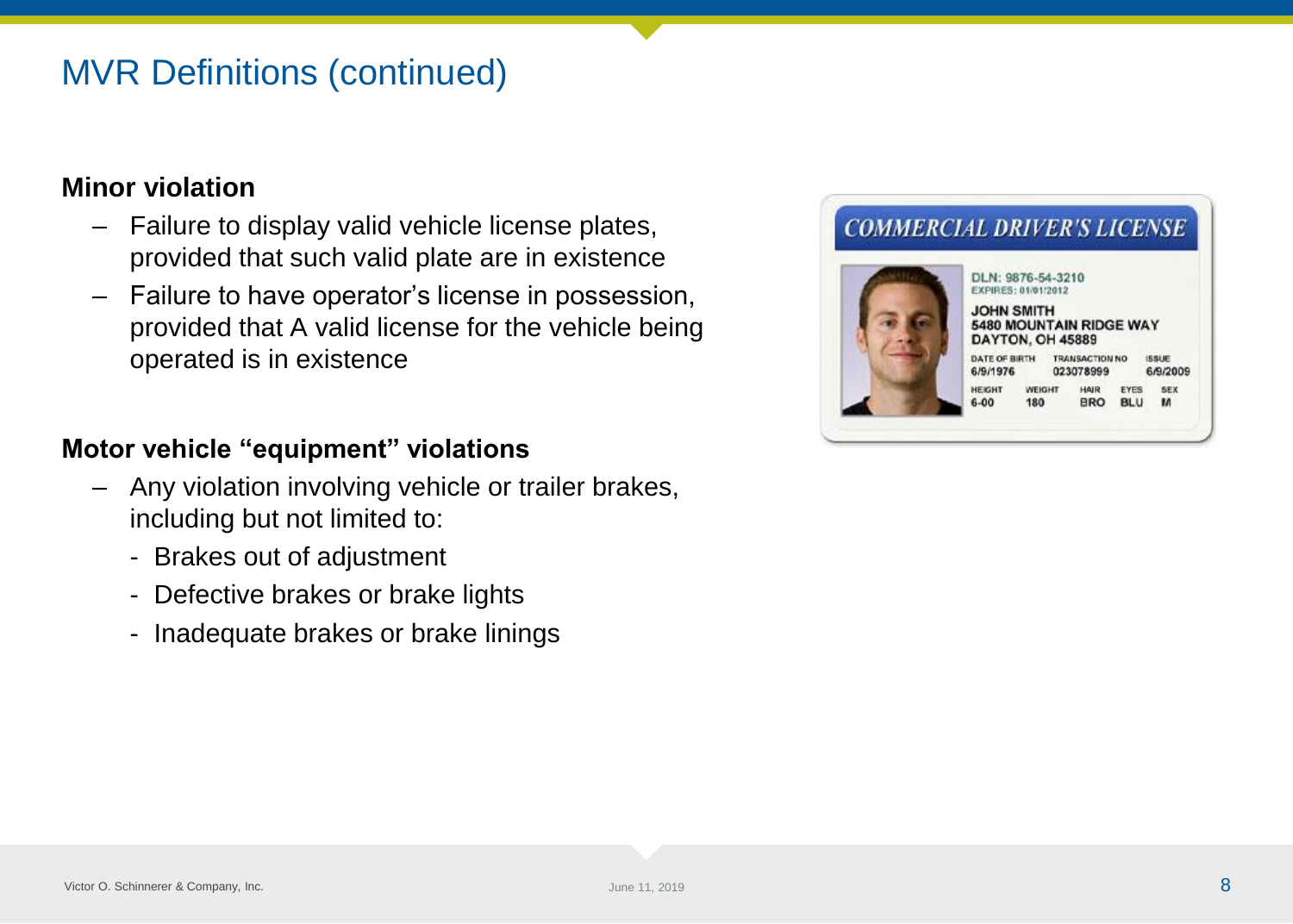# CAB & SAFER REPORTS

#### **Items to consider when reviewing Central Analysis Bureau (CAB) and SAFER reports**

- DOT rating/score
- ISS score and whether an inspection is warranted
- CAB BASIC scores
	- Unsafe driving
	- Hours of service
	- Vehicle maintenance
- CAB "alerts"
	- Severe violations
- The number of power units should closely match the insured's schedule
- Out of service/SAFER categories: inspections versus out of service violations
	- Vehicle
	- **Driver**
	- Hazmat
- Radius traveled
- Number of accidents

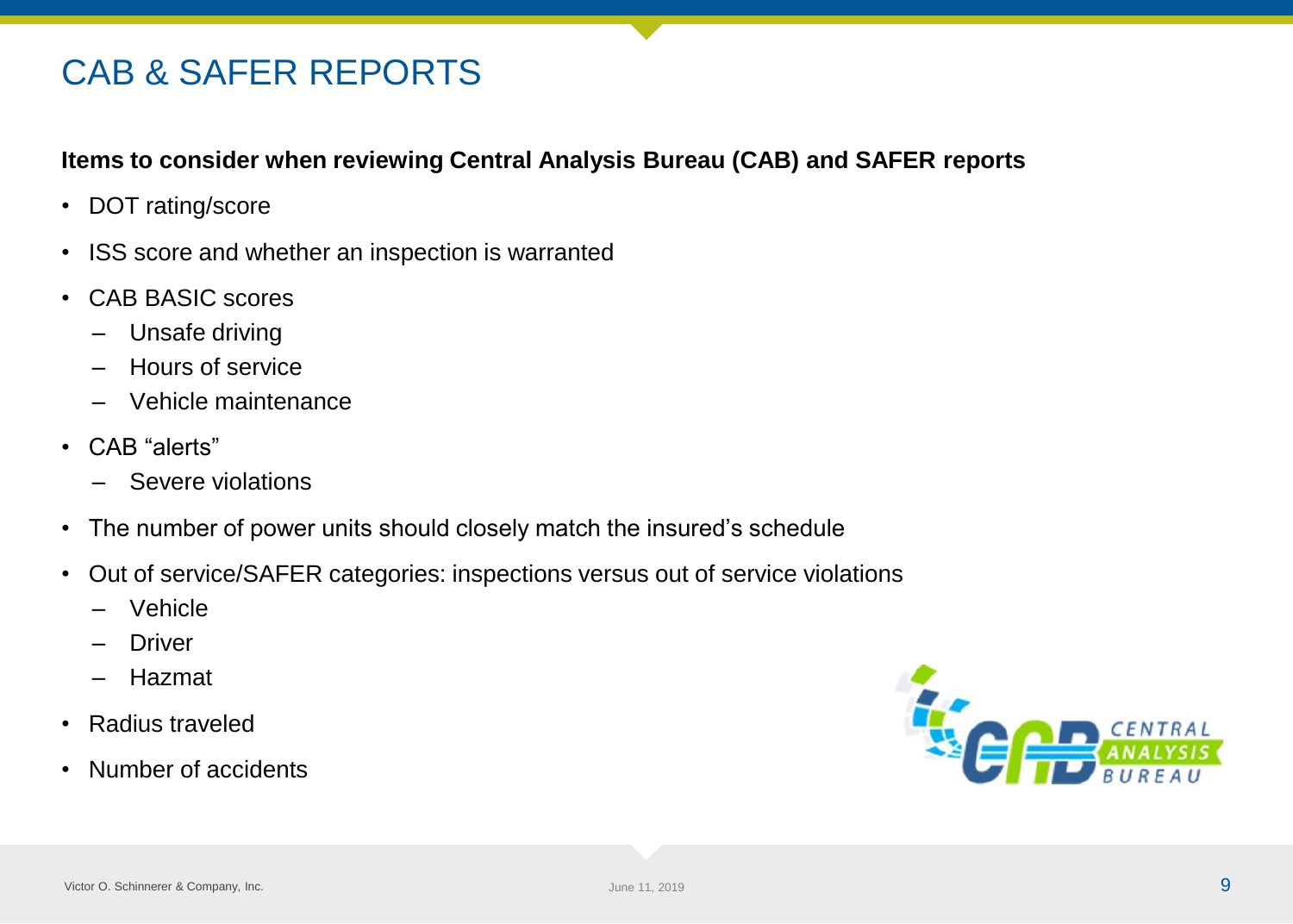



# **Please use the "Questions" chat box to submit a question**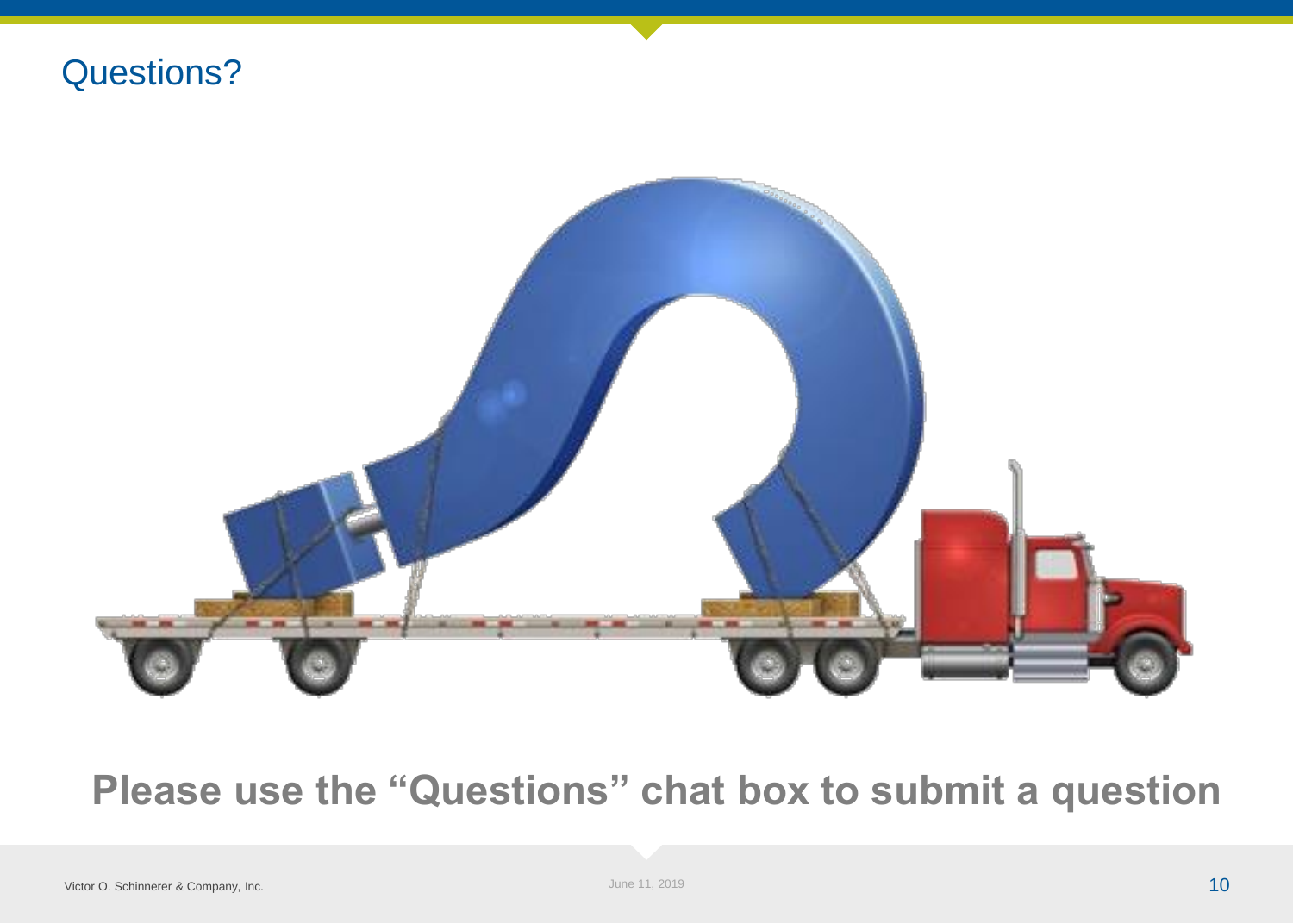### Your Forest & Logging Team

**Steve Falecki** Senior Underwriting Manager [Steve.Falecki@schinnerer.com](mailto:Steve.Falecki@schinnerer.com) (916) 286-5311

### **Candace Chieppo**

Senior Underwriter [Candace.Chieppo@schinnerer.com](mailto:Candace.Chieppo@schinnerer.com) (860) 723-5736

General email: [vos.Forest@Schinnerer.com](mailto:vos.Forest@Schinnerer.com)